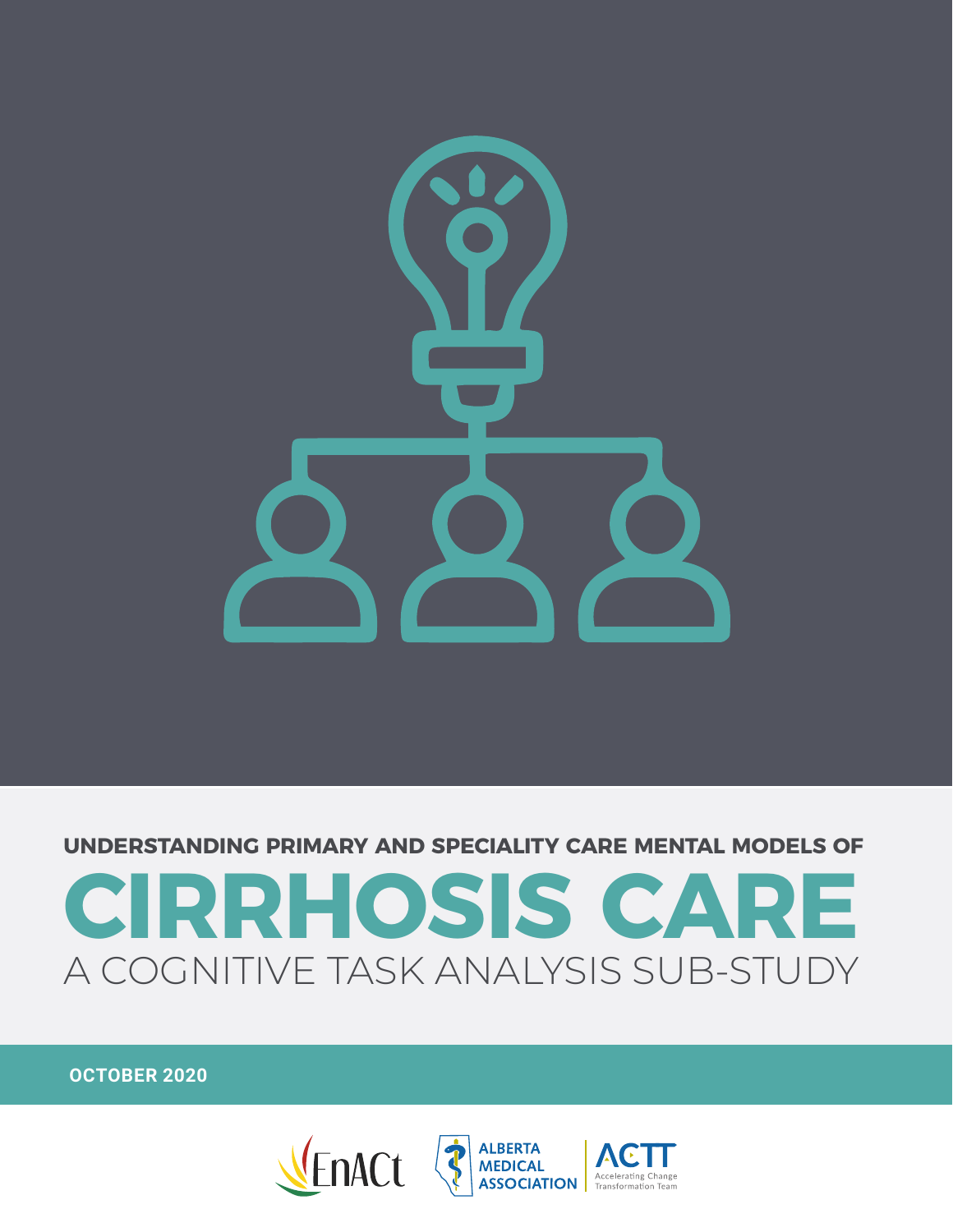

…

#### **ACKNOWLEDGMENT**

Enhancing Alberta Primary Care Research Networks (EnACt) is an infrastructure to support and enhance Alberta's existing practice-based research networks as well as academic and community practitioners conducting primary care research. They are funded by the Alberta Innovates Translational Health Chair Award. This work was completed in collaboration with the Alberta Medical Association – Accelerating Change Transformation Team (AMA ACTT) and for the Cirrhosis Care Alberta (CCAB): an evidence-based cirrhosis admission/discharge bundle project under the leadership of Dr. Puneeta Tandon.

EnACt and AMA - ACTT would like to acknowledge the research field team and to thank all the participants for engaging in this important research.

Research field team members: June Austin, Mia Cavanaugh, Sandee Foss, Angela Johnson, Kylie Kidd Wagner, Bonnie Lakusta, John Lester, Barbra McCaffrey, Sue Peters and Lynn Toon



#### **CONTACTING THE TEAM**

For more information about this research, please contact:

Tanya Barber, EnACt Research Coordinator tkbarber@ualberta.ca or,

Lynn Toon, AMA - ACTT Research Lead Lynn.toon@albertadoctors.org

#### **REPORT PREPARED BY:**

…

…

…

Tanya Barber, MA (EnACt) Lynn Toon, RN MSc (on behalf of ACTT) June Austin, RN (on behalf of ACTT) Lee Green, MD MPH (EnACt)



#### **HOW TO CITE THIS WORK**

Barber T, Toon L, Austin J, Green LA. Understanding primary and specialty care mental models of cirrhosis care: a Cognitive Task Analysis sub-study. Edmonton, AB: University of Alberta; 2020 October (Unpublished Report).

Available from:

https://actt.albertadoctors.org/PMH/capacity-for-improvement/Primary-Care-Research/Pages/default.aspx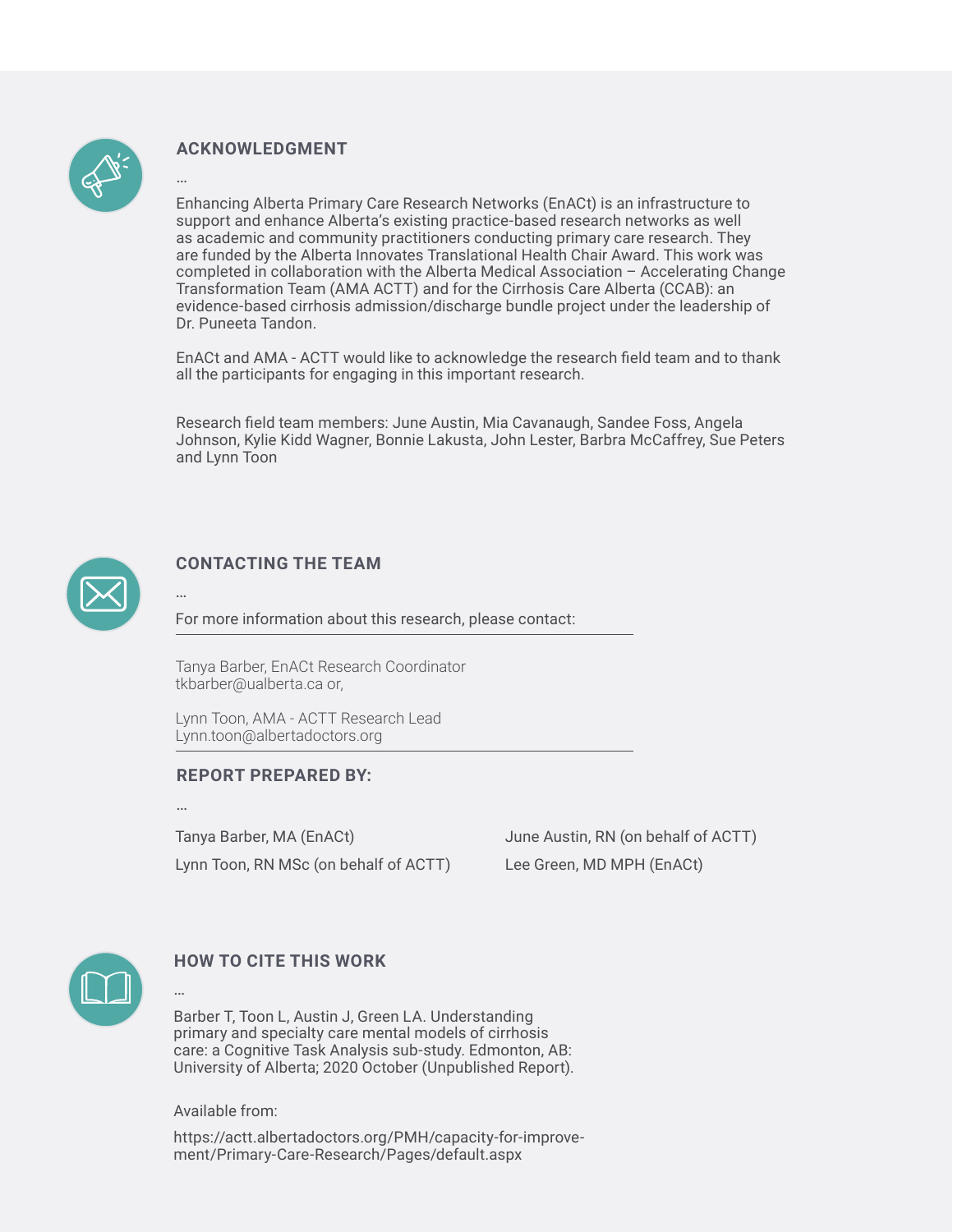## **TABLE OF CONTENTS**

| <b>SUMMARY</b>                          | $\overline{\mathbf{4}}$ |
|-----------------------------------------|-------------------------|
| <b>BACKGROUND &amp; PURPOSE</b>         | 5                       |
| <b>PROJECT DESIGN &amp; METHOD</b>      | 5                       |
| <b>FINDINGS</b>                         | 6                       |
| <b>THEMES</b>                           | 9                       |
| <b>DISCUSSION</b>                       | 15                      |
| <b>CONCLUSION &amp; RECOMMENDATIONS</b> | 16                      |
| <b>TABLES</b>                           | 17                      |
| <b>REFERENCES</b>                       | 18                      |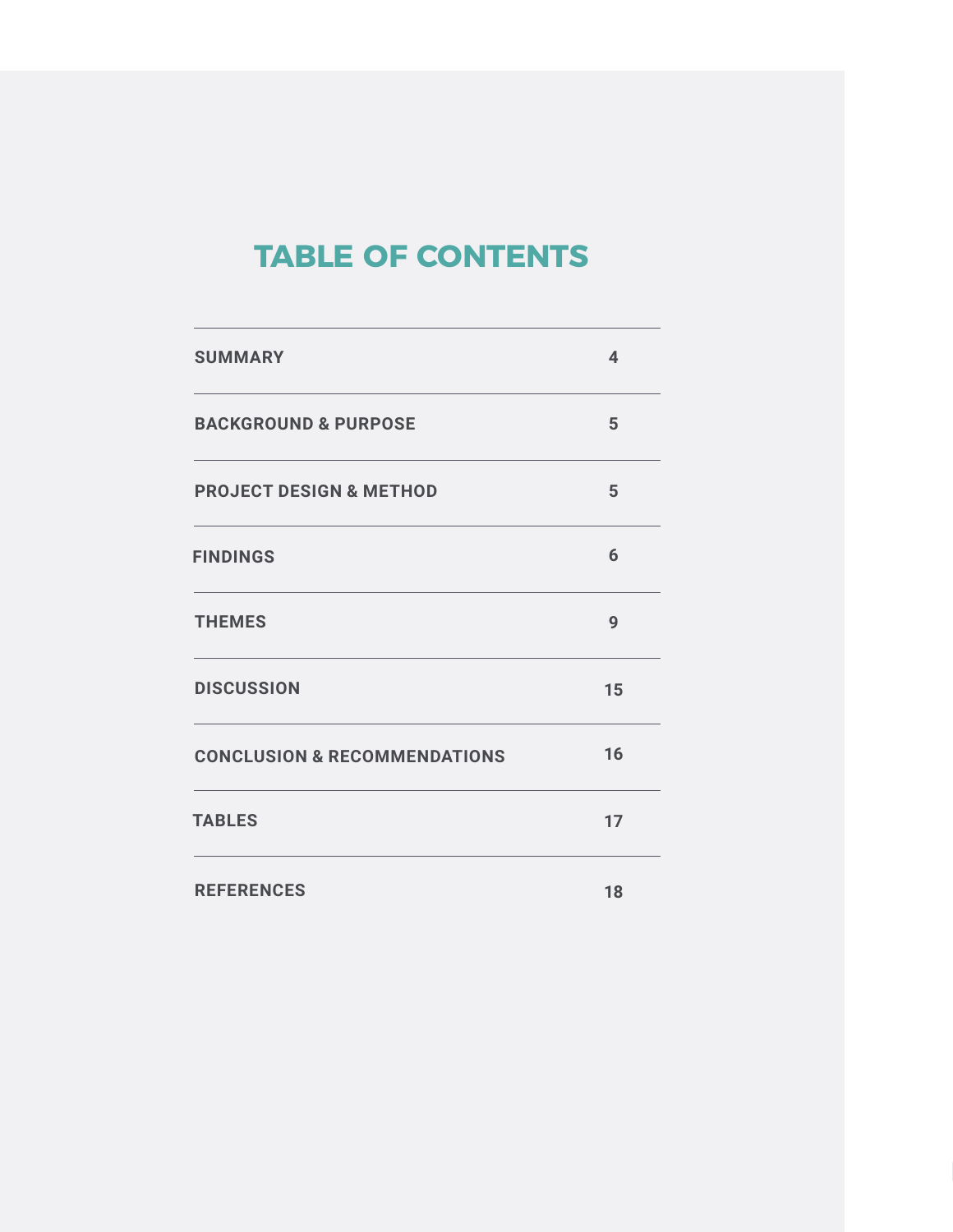## **SUMMARY**

**LIVER CIRRHOSIS IS A LEADING CAUSE OF MORBIDITY AND PREMATURE MORTALITY. PROBLEMS IN COORDINATION AND TRANSITIONS OF CARE CONTRIBUTE TO HIGH RATES OF HOSPITAL READMISSIONS AND INADEQUATE QUALITY OF CARE.** 

## **OBJECTIVE**

To compare the mental models of cirrhosis care held by speciality and primary care physicians and nurse practitioners, to help identify factors that hinder smooth transitions and coordination between primary and specialty care; informing the development of a province-wide cirrhosis care pathway.

### **METHOD**

Cross-sectional formal elicitation of mental models using Cognitive Task Analysis (CTA). Setting: Primary and specialty (digestive, cirrhosis, hepatitis) care in Alberta. Selection: Purposeful and chain-referral sampling for family physicians (n=8) who saw small numbers (typical for unspecialized practice) of cirrhosis patients, and specialists (n=9) with high content knowledge and many cirrhosis patients. Nurse practitioners (n=2) included when the sampling chain led to them.

### **KEY FINDINGS**

- Family physicians do not maintain rich mental models of cirrhosis care but take a "knowledge on demand" approach. They care for cirrhosis patients relatively infrequently and rebuild their mental model when required. They rely heavily on relationships with specialists for sensemaking. They have reactive, patient-need-focused, rather than proactive system-of-care models.
- Specialists' mental models are rich but vary widely a) between patient-centred and task-centred and b) in the degree to which they incorporate responsibility for addressing gaps in the system and in transitions.
- Nurse practitioners hold patient-centered mental models similar to specialists but take responsibility for addressing gaps in system.

### **SO WHAT?**

Improving the coordination of cirrhosis care will require:

- Processes to optimize informational, relational and management continuity.
- Pathways and support infrastructure to provide resources for knowledge on demand that are easily found and applied, to facilitate the development of individual primary care physician-specialist relationships, to clearly define responsibilities of providers (who takes care of whom, when, how and where), and to support adaptation to local context (rural vs. urban, underserved or other special populations) will be integral components.

Purposeful redundancy will need to be built in as a part of reliable system design, to ensure loops are closed, and to minimize cognitive burden and task disruption.

### **RECOMMENDATIONS:**

#### 1. Plan for the "expected unexpected."

- Create clear steps to help providers navigate and anticipate the trajectory of care and issues that may occur for patients living with cirrhosis. E.g. less structured appointments, forming structured partnerships among multidisciplinary teams to improve access and communication among health care providers, and patients.
- 2. Consider patient context and journey, i.e. who they are, what is their situation, what stage they are at, and who needs to provide care when and how.

#### Possible options:

patients. Co-located clinics, with interdisciplinary team, demonstrate how care can be planned, monitored, and coordinated for both attached and unattached Consider supports for health care providers and patients in rural areas to keep patients in homes or geographical area.

#### 3. Create clarity of provider roles that:

- Spans the trajectory of care required.
- Includes the "middle ground" when patients are pre-compensated, between compensated and decompensated, and pre-end of life.
- Examines details of coordination, communication, monitoring and detection.
- 4. Work with and consider the mental models we know exist among health providers.
	- Develop easily accessible care pathways and links to trusted resources that work with the knowledge on demand approach used by family physicians.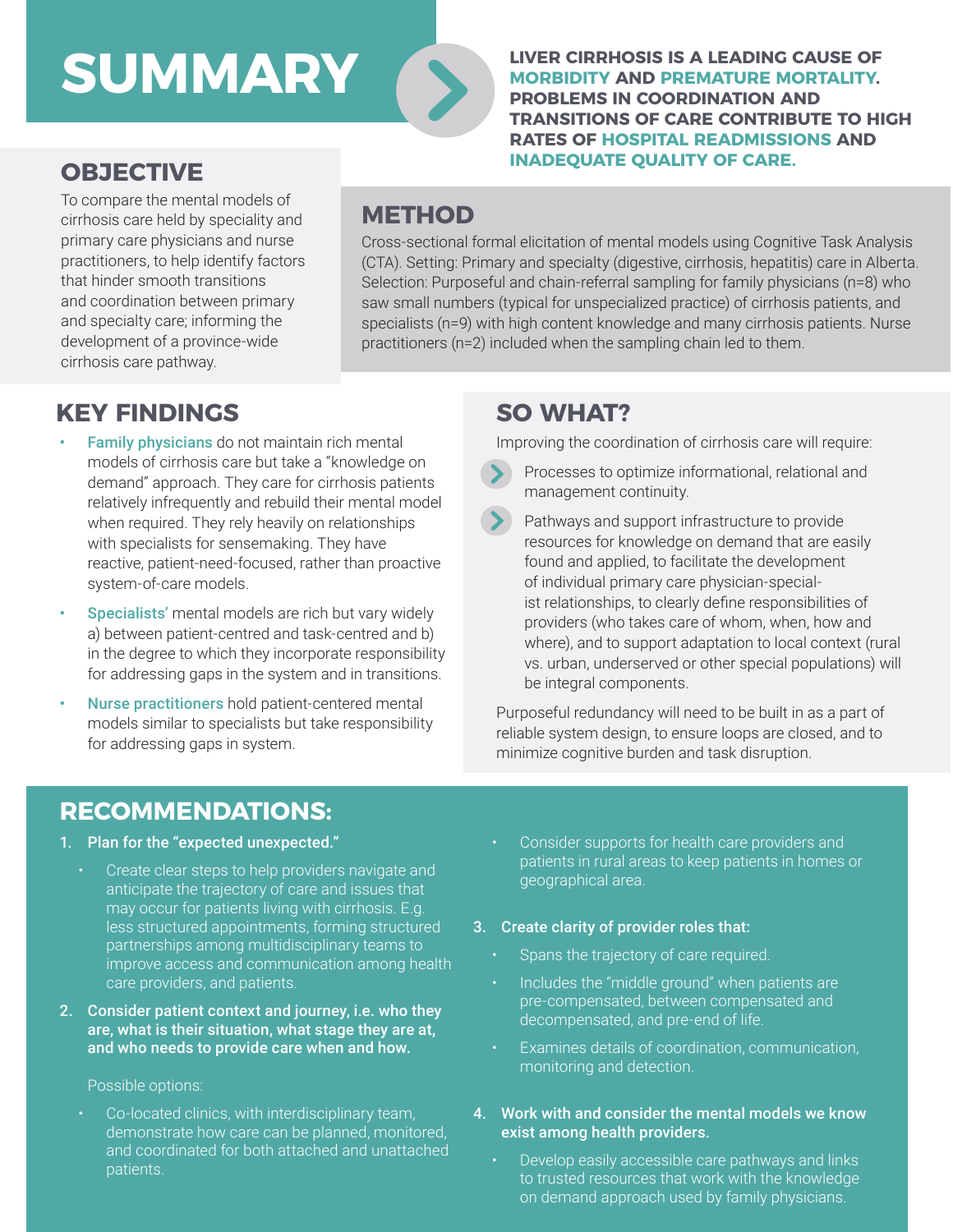## **BACKGROUND & PURPOSE**

Liver cirrhosis is a leading cause of morbidity and premature mortality in those patients with digestive disease.1-2 Problems in coordination and transitions of care contribute to high rates of hospital readmissions and inadequate quality of care.<sup>3-5</sup> The Cirrhosis Care Alberta Program (CCAB) is a 3-year multi-component quality improvement initiative which aims to improve quality of care, reduce acute care utilization and be satisfactory to both patients and health care providers. Coordination and transitions of care between specialty and primary care is a priority in Alberta, yet these two groups do not appear to think in the same way about cirrhosis care. Furthermore, both groups lack clear processes for information exchange and support.

Our sub-study focused on gaining an understanding of how primary and specialty care physicians and nurse practitioners think about and make decisions when faced with providing care for someone living with cirrhosis, including any key differences in how these groups approach this care.

## **PROJECT DESIGN & METHODS**

We conducted, a Research Ethics Board approved, cross-sectional formal elicitation of mental models of cirrhosis care using a Cognitive Task Analysis (CTA) technique called the Knowledge Audit.<sup>6</sup> The Knowledge Audit draws on the recall and description of specific examples. It allowed us to identify skills and observable patterns highlighting strategies used for dealing with the coordination and management of cirrhosis care.

The interviews were conducted by an interviewer and a note taker. They were roughly one hour in length, audio recorded, and followed a set of interview probes rather than a formal interview guide.

### **PARTICIPANTS**

To recruit health care providers, we used purposeful and chain-referral sampling<sup>7</sup> to select family physicians (n=8) who saw small numbers (typical for unspecialized practice) of cirrhosis patients, and specialists (n=9) with high content knowledge and many cirrhosis patients. Nurse practitioners, specializing in the care of cirrhosis (n=2) were included when the sampling chain led to them. Participants varied in terms of gender, age, years practicing, and geographic location. *See Table 1.*



#### **MENTAL MODE**

Mental Models describe the lens through which individuals make sense of what's happening around them. More than our beliefs and values and dynamic in nature. Determines what we pay attention to, options and possibilities we consider, how we solve problems, make decisions and act. Our mental models are often so implicitly held that we have limited awareness of them and of the ways in which they constrain our thinking.



#### **COGNITIVE TASK ANALYSIS**

Cognitive Task Analysis is a set of tools used to elicit and represent how people think when working in cognitively complex environments. It can be used to understand and improve team functioning in high stakes settings (e.g. aviation, firefighting, ICUs).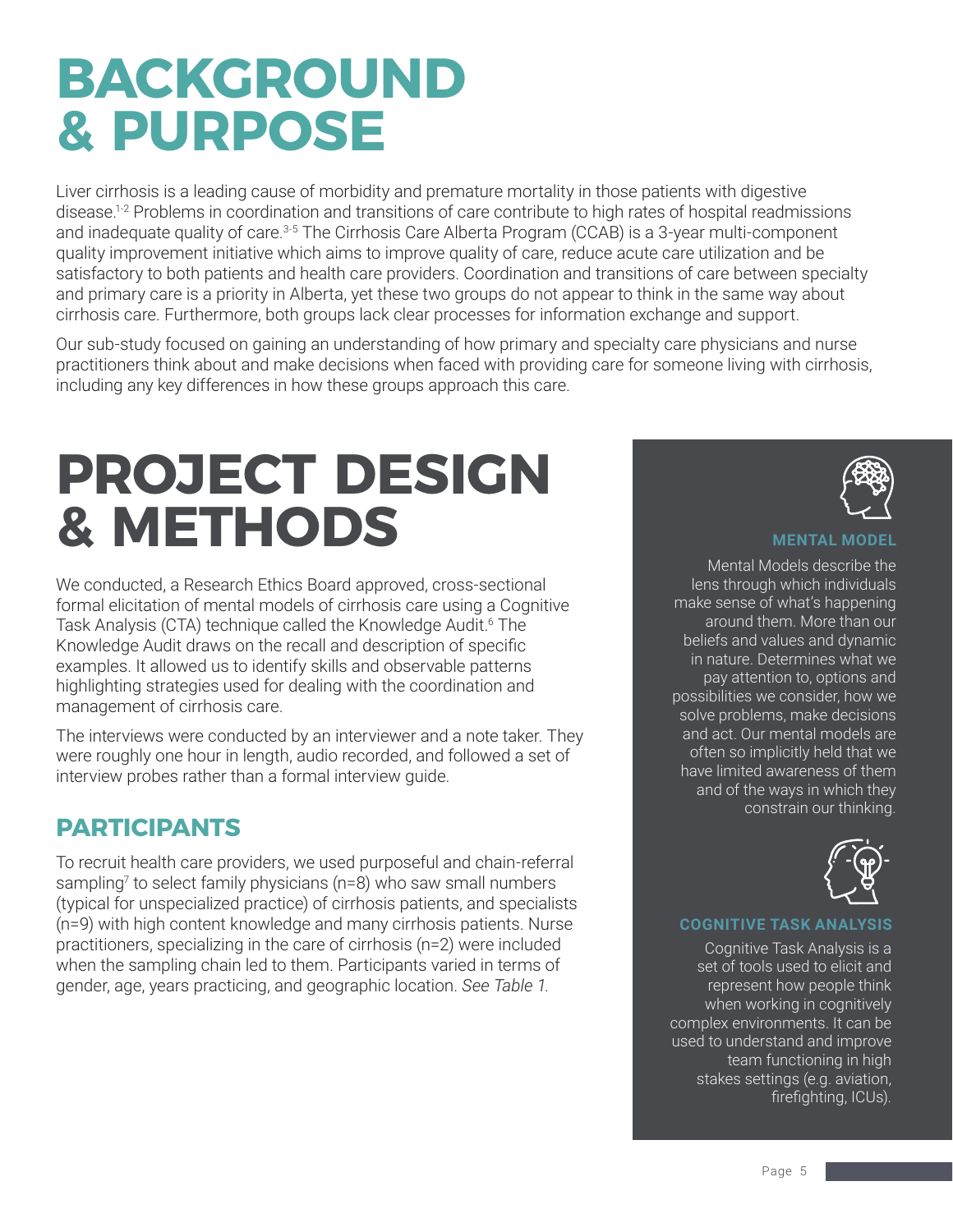# **FINDINGS**

### **MENTAL MODELS - FAMILY PHYSICIANS**

The family physicians we interviewed took a "knowledge on demand" approach as opposed to a rich internalized mental model of cirrhosis care. As they care for patients with cirrhosis relatively infrequently they rebuild their mental model as required. Their mental models of cirrhosis care were thus predominantly reactive and individual patient centered, rather than system level. Their models were also highly dependent on relationships.

There were differences in mental models in terms of how they approached team-based care. Some held "lone ranger" mental models, where they did all the work on their own, and others held "team-based care" mental models, where the team (e.g. physicians, clinic or PCN nurses, and medical office assistants) provided care together. This spectrum of "I do the work" to "we do the work" is not a new discovery. Our previous study looking at primary care teams<sup>8-9</sup> found that most primary care practices and physicians fall along this range when approaching patient care.

This "knowledge on demand" model, meant family physicians would research, read, and access online resources or rely heavily on established relationships with specialists to refamiliarize themselves with knowledge about cirrhosis when they were currently treating someone living with the condition. Due to the infrequency of treating those living with cirrhosis, the nature of their work and its demands, they could not maintain expertise about cirrhosis routinely, resulting in the need to rebuild their mental models each time they saw a new patient living with cirrhosis, thus becoming "experts in the moment."

*Yes, I think this is quite typical of primary care, … my knowledge and skill has been upscaled the longer I've looked after him. I've learnt from the helpful letters from the liver clinic. Sadly, when I'll no longer look after him, I'm sure I'll gradually descale again, but again, with the myriad of other conditions I'll become an expert in another area, and another area…*

- Family Physician

There were also some distinctions in how family physicians rebuilt their mental models. While some physicians tried to consider the whole patient in relation to cirrhosis, including any socioeconomic barriers to managing their health, others preferred to focus only on primary care health concerns and left cirrhosis-specific care to the specialists.

*I think that's probably the strength of the family physician role… the multidisciplinary specialist. Working at all medical conditions rather than saying sorry I only deal with livers, … I don't do the diabetes… very few people will ask him about depression, how's your mood doing with all of this? How's your relationship with your wife? What's happening with your children?... trying to be, you know, as it says on our label - family physician.*

- Family Physician

There was consensus amongst all family physicians that they experienced a lack of a structured process for coordinating care, including planning and prevention, for those living with cirrhosis. This, as well as the necessity to rebuild knowledge each time they cared for a patient with cirrhosis, meant that many family physicians did what they could, but the process was effortful in nature. As a result, most developed reactive, patient-need-focused mental models, rather than proactive system-of-care mental models.

Often, the physicians were dependent on who they knew in the specialist arena to access information and resources. Without these relationships many family physicians lacked the connection to streamlined or structured care for their patients. The geographical location of some physicians and patients also resulted in limited resources and/ or connections with specialist care and a lack of knowledge of the services available.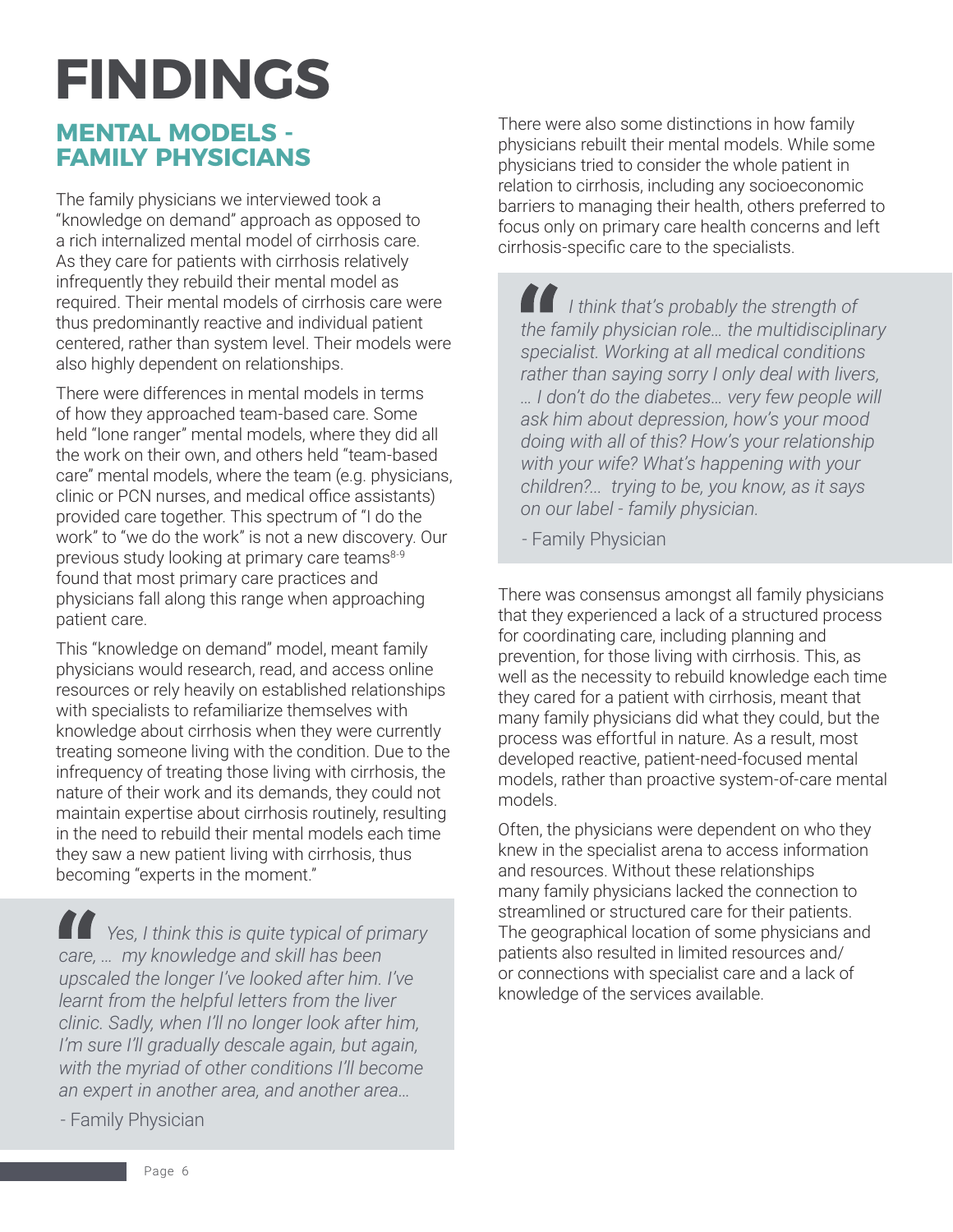### **MENTAL MODELS - SPECIALISTS**

The specialists we interviewed had rich mental models of cirrhosis. This was not surprising given they are experts and specialize in working with this patient population. However, their mental models around the care of patients with cirrhosis varied widely: a) between patient-centred and task-centred; and b) in the degree to which they assume responsibility for addressing gaps in the system and in transitions of care.

Specialists described how cirrhosis care needed complex coordination and yet the system lacked the ability to support it. They reported lacking: a) technical support in terms of electronic medical record systems; b) clear roles and responsibilities; and c) confidence in the health care system within which they worked, as it was unreliable. We thus described their mental models as the "Swiss cheese" model – with rich mental models of how cirrhosis care should be but with recognition of gaps (holes) in the health care system, preventing coordination and continuity of care.

*The way our system is structured now is very poor…cirrhotic patients, many of them they're not going to just have cirrhosis. A lot of them are going to have diabetes, hypertension, heart failure, all sorts of other diagnostic problems, and I think the subspecialty model has failed to address that.*

- Specialist Physician

While all specialists recognized the challenges or gaps (holes) in the system, their sense of responsibility in terms of filling or addressing them varied. Some focused on what they could do around the holes- addressing only what the patient presented with and holding a more task or work-based mental model. Others felt it was their responsibility to try to address the holes by taking on work outside of their usual realm of care, particularly if they felt other providers or areas of the health care system were not addressing these needs, resulting in a more patient-centred model. Either way both were effortful, and often reactive, working within the restraints of the system.

 *Most of my patients in my clinic have a family physician…if they don't and the diagnosis is serious enough I will actually follow them until I've ... found another family doctor or sorted out who's going to look after them.*

- Specialist Physician

*I've always considered myself to be like their primary liver specialist, … any problems that had to do with their liver, so cancer, bleeding, whatever…that would be my duty to take care of… if a patient thinks that they're swelling up and they need a paracentesis I expect them to call me not their family doctor … I'm the bridge towards referral to transplant, my level of involvement depends on how sick they are.*

- Specialist Physician

Like family physicians, specialists worked along the spectrum of "lone ranger" to "team-based care", but in the specialists' case it was context driven rather than by choice. Specialists that worked alone indicated this was not their preference and that they desired team members. Unfortunately, due to the context of the health system, and often geographical location for those in rural areas, they did not have access to or belong to a team who could support them. In addition, specialists, like family physicians, relied on relationships for guidance and resources. Those who lacked relationships felt at a disadvantage when it came to coordinating care for the patients they treated.

*Well I work with other physicians in the hospital, but it's not a team, I see my own patients and they're my responsibility. I don't have anybody working with me per se… I don't have a nurse, I don't have a dietician or a pharmacist… it's just me,… if a patient is really sick it's me... having to be alert as to whether … am I missing anything. It would be nice to have backup or help.*

**MENTAL MODELS -**  - Specialist Physician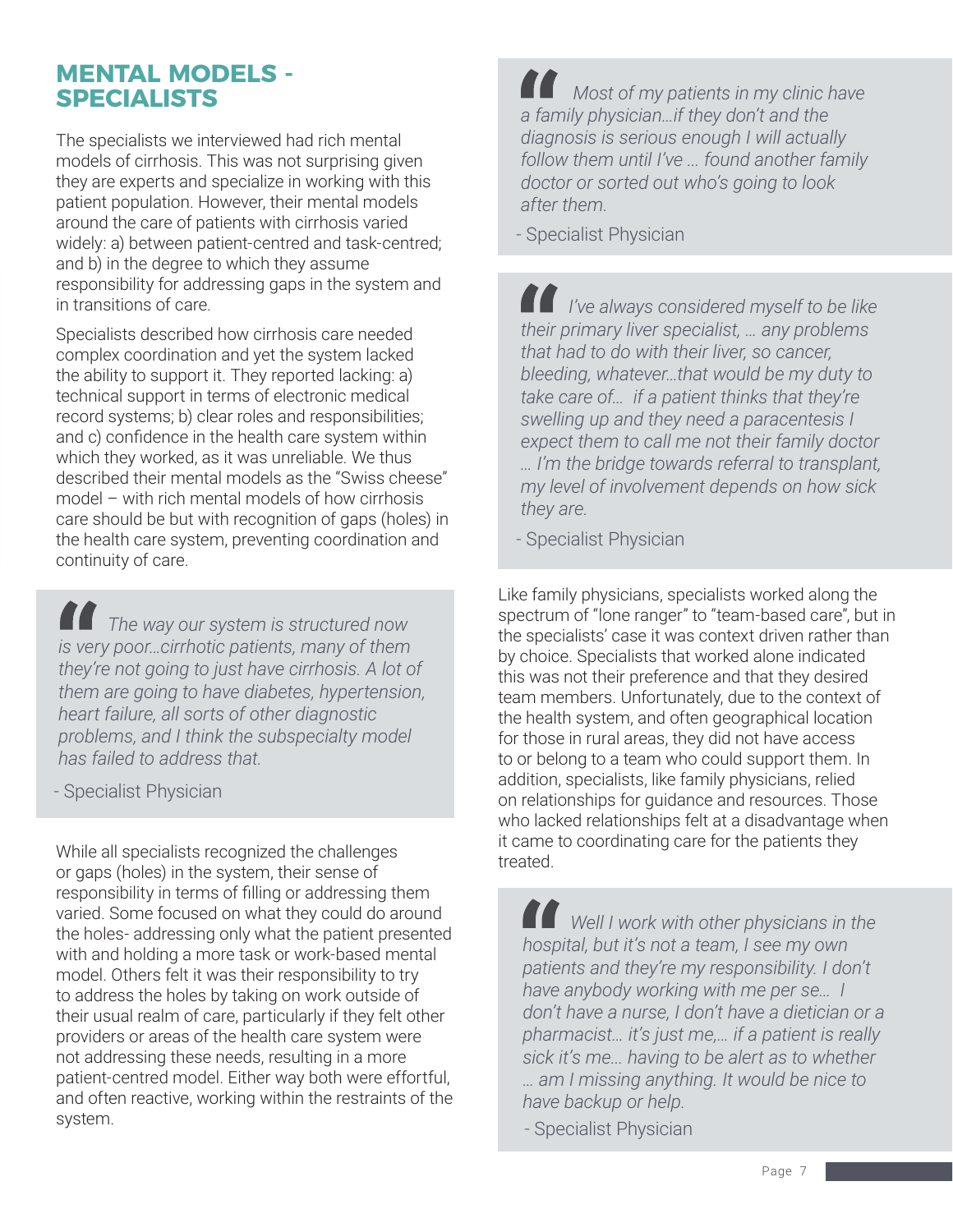### **NURSE PRACTITIONERS**

The nurse practitioners we interviewed held empowered, patient-centered, and context-bound mental models. While they considered what was important to the patient, advocated for and were accountable to the patient, their focus was held within the specialty in which they worked: the de-compensated stage of cirrhosis.

Their mental models were like the "Swiss cheese" model of specialists, as they too held rich understandings of how cirrhosis care should be while recognizing the gaps (holes) in the system. However, they differed from specialists in terms of believing it was their responsibility to address those holes as much as possible. Nurse practitioners had a wide latitude to work within scope, meaning they could make decisions and had agency in how they cared for those living with cirrhosis. Their scope of work and autonomy allowed them time to build relationships and trust with patients; thus addressing, together with the patient, health, and social needs of day-to-day living.

*…It's a real bonus to patients because I do have the time a physician may or may not have…, and actually get to know them and hear about what's going on in their lives, and what matters to them, and what challenges they're having, it's not just specifically - I'm here to deal with your medical issues and we're done so see you later.*

- Nurse Practitioner

Nurse Practitioners reported their own challenges within the health system. They described how they were often excluded in correspondence regarding their patient's care. For instance, not being included in patient hospital admission and discharge communication or how referrals they initiated were often sent back to specialists within their clinic rather than directly to them.

*… there are those physicians that I will send a referral to and they will return the referral back to one of the hepatologists, so the letter goes back to them, not to me, even though I was the person that sent the referral, it's challenging…*

- Nurse Practitioner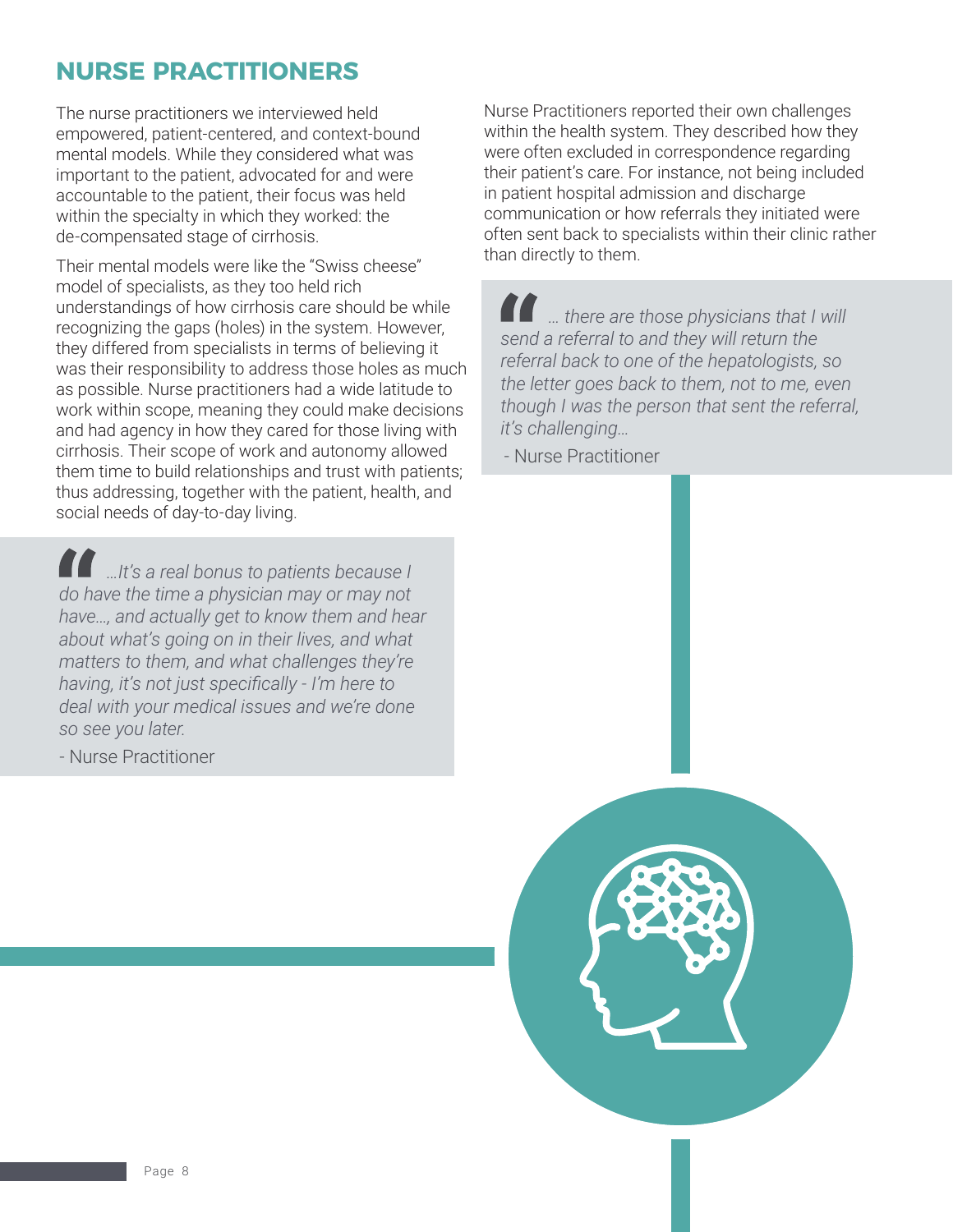## **THEMES**

While our aim was to elicit mental models, three key themes emerged: continuity (lack of), managing the unknown and addressing the "middle ground". We believe these themes link directly to the mental models identified, as well as play a significant role in informing the larger CCAB study.

## **CONTINUITY (LACK OF)**

In our efforts to elicit and describe the mental models held by physicians and nurse practitioners working in primary and specialty care it became evident that the lack of continuity in the system was both a barrier to the way in which they had to work and a defining element of the mental models constructed. Health care providers must work within, and make sense of, a system that does not facilitate the coordination of care required to meet the complex needs of those living with cirrhosis. As such, they must build mental models that work with and around these gaps in the health care system.

Continuity includes three interlinking pieces: Informational, Relational, and Management.10



**Informational**: Communication of facts and opinions across team, institutional, and professional boundaries, and between providers and patients. It is often enabled by clear communication processes and technology.



**Relational**: The ongoing, trusting, therapeutic relationship between a primary health care provider (which can include a team of health care providers) and a patient. It is based on the patient seeing the same provider and team consistently.



**Management**: The coordination and handoff of care between relevant care providers using a shared care plan in a way that is both consistent and flexible to meet patient needs. It involves the integration of primary and acute care.

Within the context of informational continuity, the common tools that health care providers listed for accessing and communicating patient information among themselves were Netcare and letters or reports. While these were the tools most mentioned they did not come without their limitations.

*I mean honestly most of it is from communication over the phone."*

- Specialist Physician

*Yes, so most of our information honestly comes off of Netcare, our go-to source of truth is kind of Netcare..*

- Specialist Physician

*…whatever information they send in because historically a lot of that information is not on Netcare…* - Specialist Physician

There was an observable lack of sense-giving *(see Table 2: Macrocognition Framework)* from specialists to family physicians, but also between specialists themselves.

*It would be nice to know what expectations they [hepatologists] have, if they do send their patients to the Emerg department or whatnot, things like that, what sort of follow up pathways would they like us to access."*

- Specialist Physician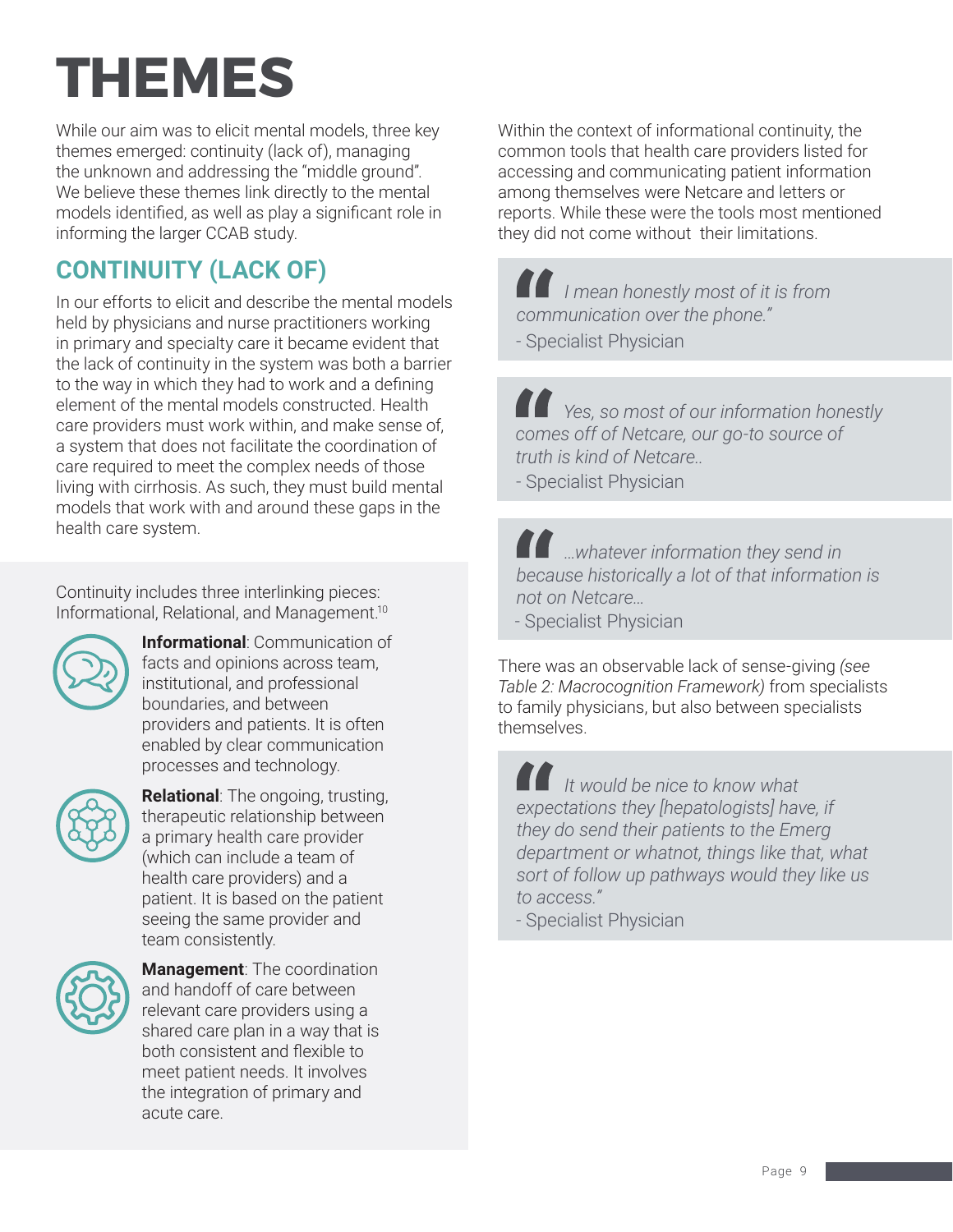Specialists acknowledge that they could be better at highlighting in summary reports who is responsible for what, what to look for, and what to do when it presents.

*We sometimes don't carefully delineate, hey you're going to be responsible for, you know, the colon cancers, the rectals, the PAP tests and the mammograms, and, we're going to take care of the cardiovascular arresting, who's going to manage the blood pressure… I don't think we carefully delineate enough.*

- Specialist Physician

This lack of sense-giving was most evident in communication between specialists and family physicians about patients, i.e. long complicated letters, variation in amount of information being provided or delays in receiving information.

*Many specialist's reports we don't even see….that can be very challenging for us...some of my patients that we've waited and waited for consultation, we didn't hear anything, and next thing we heard that they had decompensated, …were in the hospital...*

- Family Physician

On the other side, a specialist provided an example of what was lacking from family physicians' communication about a patient:

*…a referral that I got last week…just says patient has a diagnosis of liver cirrhosis and has moved [to city] and needs a hepatologist, and that's all that it said, … I do need to know ... are they decompensated or not, so are they in liver failure or not, that changes how I triage…"*

- Specialist Physician

Furthermore, much of the informational continuity was reliant on established relationships. Without these many family physicians did not have a clear sense of who [specialist] to send patients to, what information to send, and for both family physicians and specialists how to access information and resources needed to manage and coordinate care.

Lacking much of the resources and structure needed, many health care providers created workarounds, such as one community specialist who discovered that while he could not refer a patient to Primary Care Network resources, he could give the information (a patient information pamphlet) to the patient who could then self-refer and access resources if their family doctor was a PCN member.

*… that's been a sort of ongoing project… to manipulate the healthcare system in order to allow my patients in through the door… the PCN doesn't allow me to use their services so I have to use a family doctor who's affiliated with the PCN to have any access to their services, so it's a bit of a source of frustration…*

- Specialist Physician

In terms of relational continuity, we saw variations in how health care providers built and maintained relationships with patients living with cirrhosis. Except for the nurse practitioners, some struggled with system constraints: lack of time and resources to adequately build trust and maintain relationships with patients. As a response, some took it upon themselves to be what they deemed the "Most Responsible Physician" or Provider (MRP), taking over care beyond their usual responsibilities to ensure the patient was receiving the support and care coordination they required. This was done when providers (both family physicians and specialists) knew, or assumed, no one else was meeting these needs, and they felt a responsibility to fill these gaps themselves. We also found that the notion of an MRP was linked to a lack of patient attachment to a family physician.

*… I am the MRP, so for a hospital patient I will spend time reading outside of the visit. We often will call the hepatologist on call… or for one of the sick ones that I've seen recurrently I will call [their] identified hepatologist.*

- Family Physician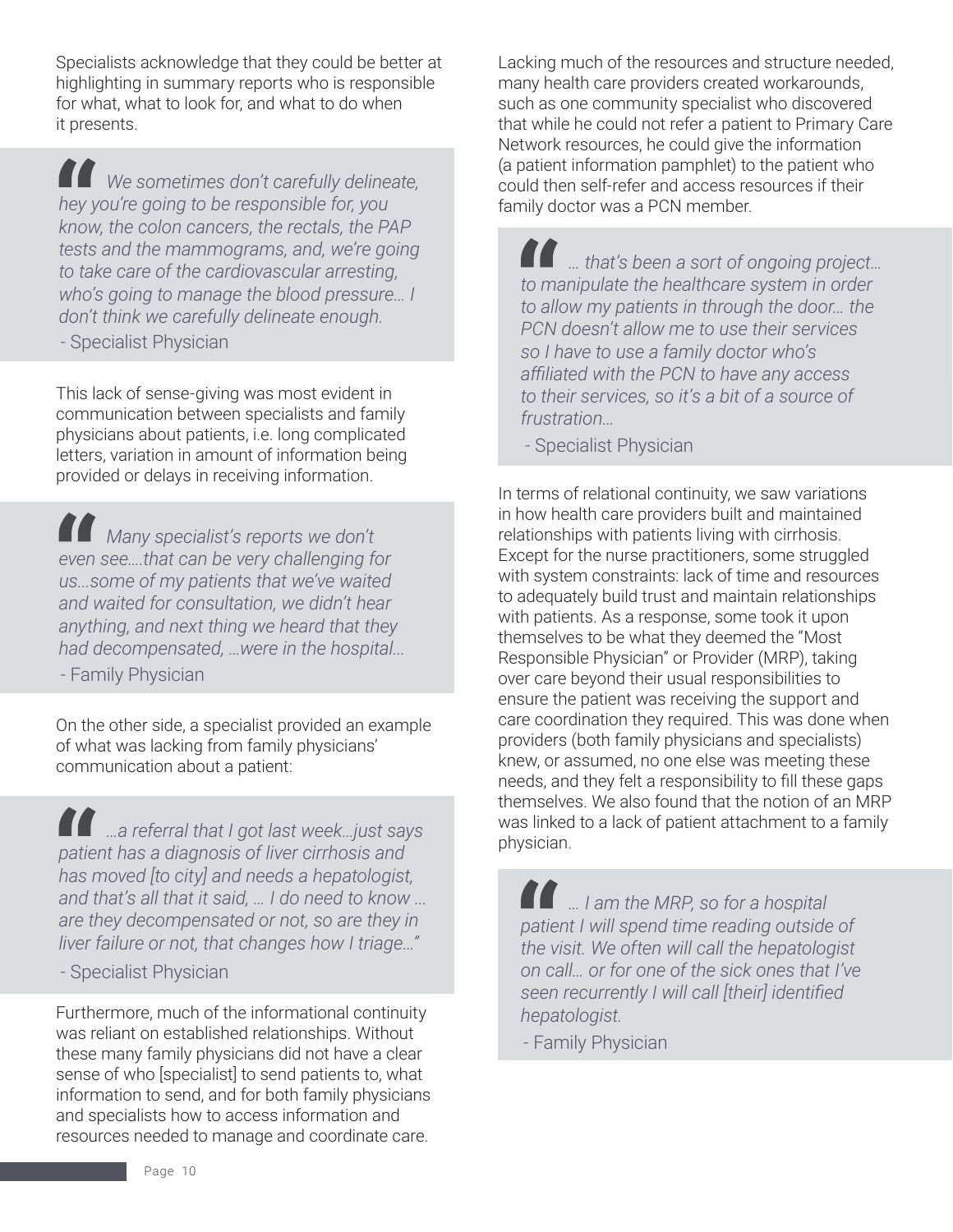*…my letters, they're extremely long and detailed… a kind of laundry list of things that they (family physician) would hopefully check off... When that doesn't happen, which is often the case because a lot of these patients end up actually kind of being not attached … then it kind of falls back on me… I don't get a letter back from the family doctor saying they're doing anything. I see them, nothing's been done, nothing's been checked, so it's a sizeable minority of patients that are pretty uncared for in general...*

- Specialist Physician

Health care providers noted challenges around successful attachment to a family doctor. For instance, geographical location, particularly in some rural areas, meant many patients did not have access to a family physician, or a limited number were available to them. Other examples included life circumstances, such as housing issues, that affected attachment, and some health care providers noted that there were patients who did not want to attach to one family physician. While our current system is focused on attaching all patients, this provides awareness that the system may need to accommodate the needs of unattached patients.

*I'm not his primary care physician but can be the only resource at times because, , these people sometimes don't stay attached, as you hear the story right, they're on AISH, they're using meth on and off, can sometimes have significant social issues, so sometimes they don't stay attached to their GPs.*

- Family Physician

Within the context of management continuity, we found that health care providers again noted gaps in coordination and handoff of care between providers. This was a result of the system lacking structure to support appropriate care coordination and lack of trust between providers that either one would take care of all the patient's needs. For instance, as we saw above with the MRP phenomenon, there were specialists who maintained care of patients, rather like a family physician, as they did not trust that the patient's family physician would follow up with routine testing and assessment in order to

keep the patient from relapsing. In other situations, providers noted that there may be trust between them, but the system failed to include all parties in care coordination. For example, drop-down lists in Connect Care do not include nurse practitioners, a design barrier that makes it difficult to include them in follow up communication about a patient's care. Family physicians were most notably excluded from the stream of care handoffs. Although there were specialists who noted that there was a lack of management continuity between specialists, particularly between specialties in the community, lack of continuity was pointed out more so between family physicians and specialists.

*"It's all we could do was (a) discover he was admitted, (b) call to see if he was still admitted, and then by the time that had happened they were already on discharge planning or had already discharged him. Well wouldn't it be nice if we... could have collaborated a little bit more and tried to find a bit of an overall solution to this instead of just playing the admission-discharge-deterioration game over, and over again.*

- Family Physician

*…when they refer someone to an additional specialist or service they sometimes fail to copy in the family doctor,… sadly, the Privacy Information Act … seems to lock me out of the circle of care, … I've tried to contact the receiving specialist to say please provide me a copy of your consult, I get a letter…saying sorry you don't have permission to have this information, it's gone back to the referrer, you need to get a letter from the patient to do this.*

- Family Physician

Furthermore, the management of care coordination in Alberta remains heavily dependent on healthcare provider networks and relationships. Without a team or a network of providers, trying to navigate the complex care of those living with cirrhosis is a challenge.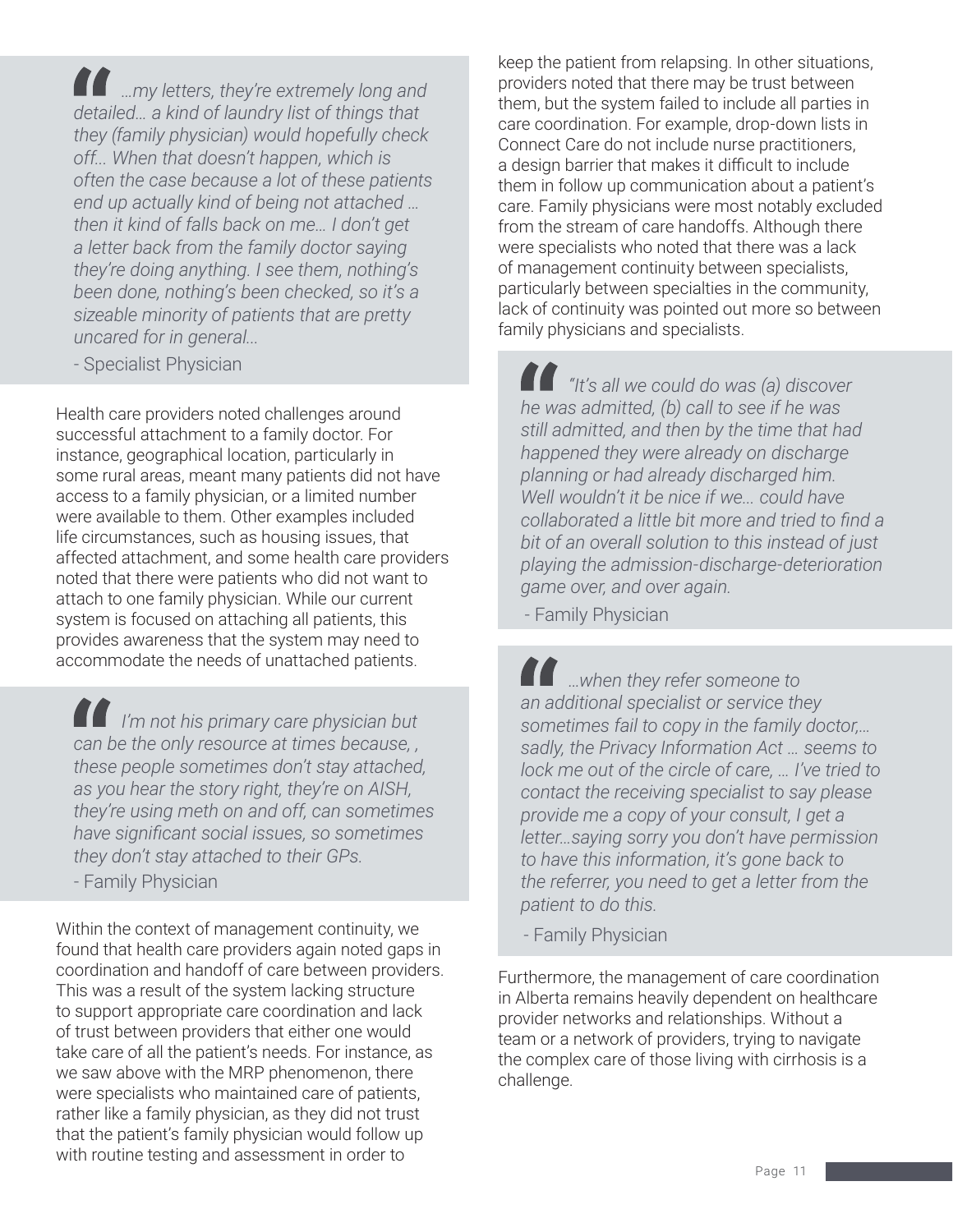*It makes me realize reflectively just how complicated this thing is…. a lot of this complex care is about relationships and personalities. Continuity is probably the single strength here, and I see a really strong team who looks after this patient, and sadly all it takes is for one of those members in that team to change for a period of time and that patient ends up becoming an admission, which could've been avoided.* 

- Family Physician

The lack of continuity in all three of its dimensions is a significant factor in the challenges that face both those that live with cirrhosis and those trying to provide them with care. It has become a cog in a cyclical wheel that requires providers to create workarounds, such as the MRP, relying on relationships and networks, or actively and consciously seeking out information to manage the lack of adequate care coordination. In turn, this perpetuates poor coordination because providers continue to cope in this manner thus doing their best to fill the gap for formal and systematic processes that do not exist, therefore the system is never changed.

### **MANAGING THE UNKNOWN**

Health care providers described in both direct and indirect ways that managing cirrhosis care becomes an act of constantly managing the unknown *(see Table 2)*, or as one family physician described it, managing "the expected unexpected events."

*The expected… the recurrent unexpected happened in terms of, you know, unpredictable Emergency room visits, so any particular day was hard to predict, but globally recurrent visits to the Emergency room, recurrent visits to the clinic, recurrent sort of stretches where [patient] wouldn't go to the pharmacy because of med compliance etc., so those are sort of the expected unexpected events.*

- Family Physician

The factors that were attributed to cirrhosis care being an act of managing the unknown included:

a) the complexity of the disease itself, making diagnosis challenging, and included side effects such as cognitive impairments that made communicating with patients and providing care difficult;

*… he came to me about a year, year-and-a-half ago with a diagnosis of liver disease… he had episodes of hepatic encephalopathy, so that's what made his care management more challenging was the cognitive aspect of that. He would go in and out of Emergency because of his thinking, his med compliances, edema, so chasing him down wherever he went and trying to work out a proactive plan for that, it never really seemed to happen. We were always chasing our tail it seemed.*

- Family Physician

b) the majority of the population living with cirrhosis who suffer from multiple health issues and may be facing challenges beyond cirrhosis such as housing, addiction, and other gaps to social determinants of health that means cirrhosis is not their top concern;

*"Apart from that I also hope that as family physicians we would focus a little more on other social determinants for the patient because many of them have real issues. We know housing, money, addictions. Some of them need to go to rehab."*

- Family Physician

c) geographic location which may determine whether or not they have access to family physicians and specialists, and if they need to leave rural areas when ill so that they can access supports found in urban areas (a need not all patients are willing to act on).

*The city is about two hours away and a lot of people don't want to get themselves involved in travelling, so there are so many challenges when you're referring to places in our area.*

- Family Physician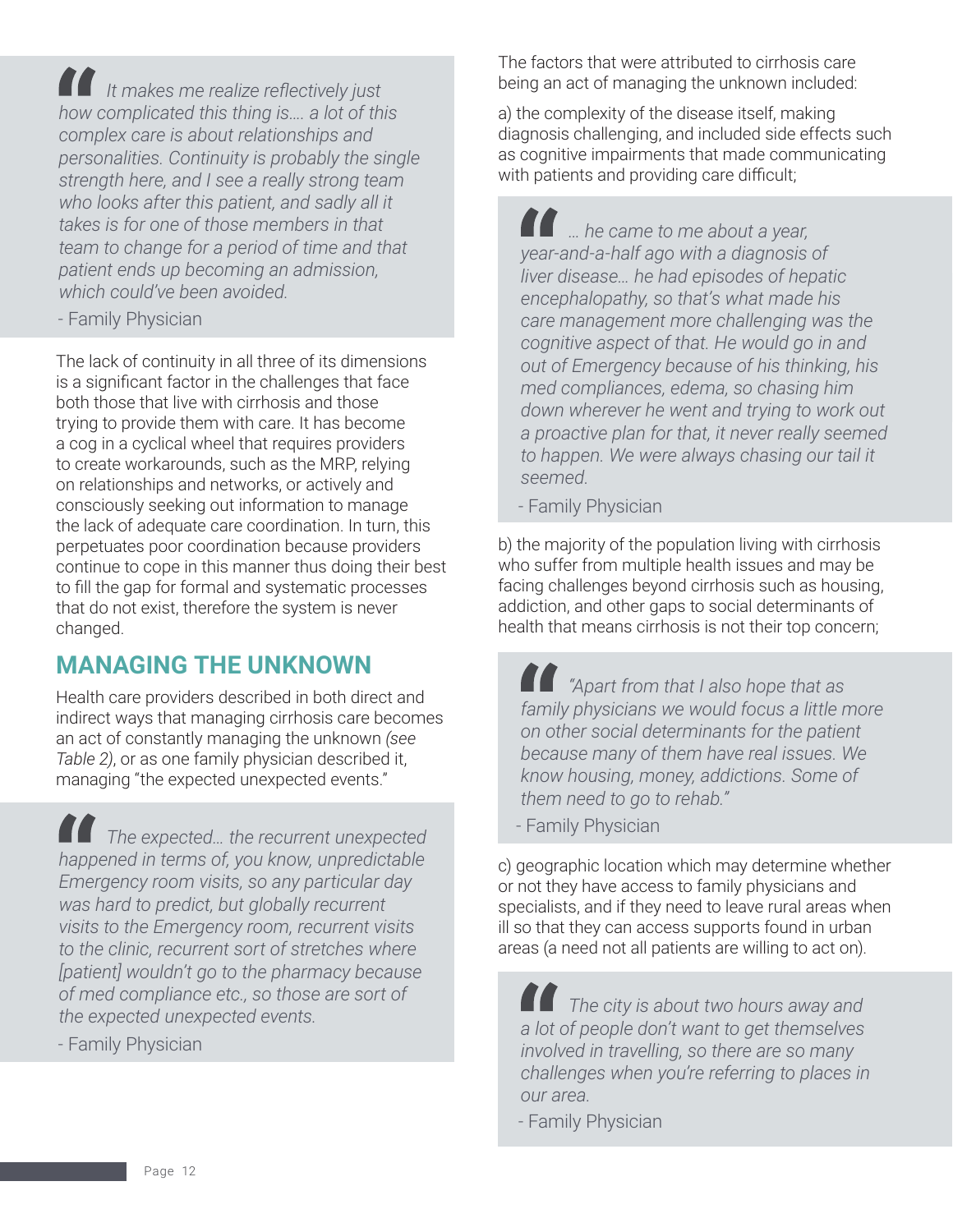In addition, as discussed earlier, the infrequency of providing care for those living with cirrhosis means family physicians need to learn and relearn how to manage cirrhosis care including recognition and diagnosis which translates into managing the unknown from an overall view. Rebuilding their mental models to become "Experts in the Moment", learning what they need to care for the patient they are currently seeing and then relearning again when they see the next which may be months or years later.

*All of these things are sort of foreseeable in various ways, shapes or forms and yet every single time it's like you're reinventing the wheel.*

- Family Physician

Working with so many unknown factors, providers worked on a case by case basis, as we described in their mental models. Some, knowing to expect the unexpected, either took on the MRP role if they felt other health providers were not able to handle so many unknowns, and others approached this care holistically by considering all of what the patient (and family) may be facing in life.

The ability to recognize and manage the unexpected and uncertain is key to supporting family physicians. Efforts to improve cirrhosis care will require building pathways, tools, processes to facilitate information exchange between providers, to strengthen team and stakeholder relationships and to clearly define roles and responsibilities. These would serve to and provide cognitive support for providers managing uncertainty and unpredictability in high needs populations.

Health care providers, particularly those from charitable community clinics working with the underserved, offered possible suggestions or solutions to working with the unknown and unexpected based on processes and mechanisms they had adopted to better serve those facing socioeconomic challenges. These included having a central pharmacy, ensuring all those involved in care receive information about patients, having cognitive supports for patients, availability of housing resources, engaging peer support workers, having flexibility for appointments, providing support to get to appointments, and recognizing challenges patients face.

*You've tried explaining why it's important. He understands why it's important. …He still doesn't show up because it's a very scary thing to have esophageal varices... when you have somebody who's willing to go with you who's been there who's gone through it, that's a really strong thing, … I think that's where peer support workers could be really useful is helping people who are so reticent to go for their screening or for either liver cancer or esophageal varices...*

- Specialist Physician

*Flexibility and scheduling … have a half-day a month where no one needs a specific hard appointment to be seen…and so if you have somebody no-show... they can get squeezed in on another day, but at least this way not having to drag this gentleman to an appointment … and then if they're an hour late, three hours late… two strikes and you're out, and then of course you have to do a whole new referral, and that creates its own set of barriers right.*

- Family Physician

### **MIDDLE GROUND**

An issue that arose across health care providers was the timing in which patients received their diagnosis and care. There were multiple periods of time in which they felt it was either unknown or unclear in terms of what care should be provided and by whom. We called this the middle ground, as it was often in between different stages of cirrhosis.

*… we really do have this huge gap right in the middle which is what do we do with people that are getting sicker that aren't quite in hospital yet, that's tricky…*

- Specialist Physician

Health care providers noted a need for guidance around how to diagnose earlier and beyond that, how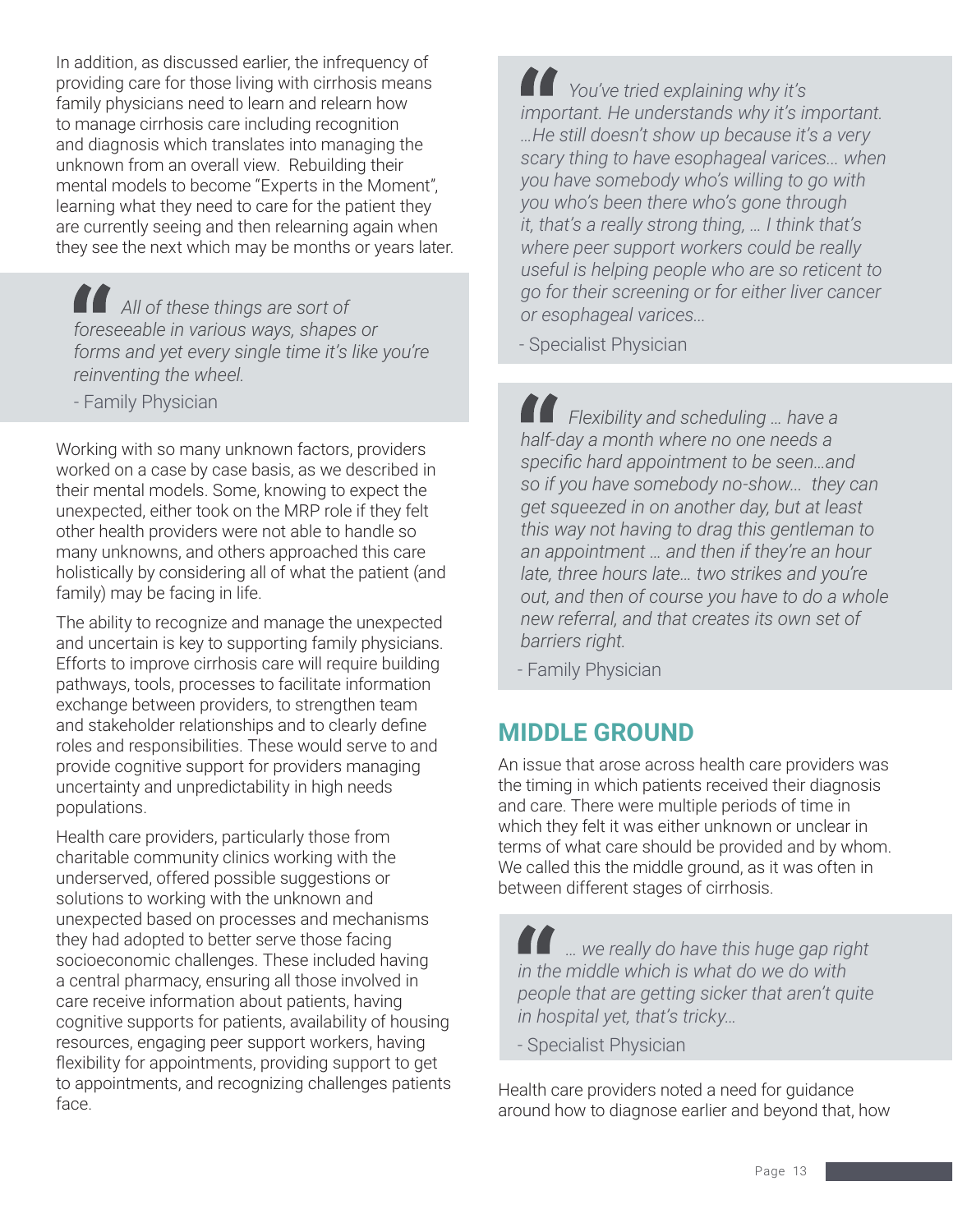to discuss prevention with existing patients and the broader population.

*For physicians, especially primary physicians, I am hopeful that we'll be able to more proactively, screen patients, and then identify them at early stage instead of in the hospital when they're decompensated.*

- Family Physician

Other health care providers pointed out that there was a period of time when patients were considered pre-decompensated and so were not sick enough for the hospital or specialist care, yet the patient's condition was worsening. A patient in this scenario was described as "a time bomb":

*Oh, and we've seen a few… they're a time bomb waiting to explode, and you're just waiting for them to."*

- Family Physician

Health care providers wanted to know what care should be provided to these patients in this in-between stage of cirrhosis. Many discussed the care needed between compensated and decompensated stages, or throughout the broader continuum of providing care for those living with cirrhosis, and needing clearer roles as to whom should be seeing the patient and providing what care when and how.

*I just wish I had an understanding for this or what to do or … I would want some sort of pathway that I know I can rock solidly rely on that… you're pretty sick, you know, and I refer them on and … I don't know what's going to happen to them after they've left my clinic, how do I know this patient's going to be looked after...*

- Family Physician

*… it just would help to provide some more direction on awareness …on issues that have to do with liver. … I don't know what services about, you know, liver problems (exist) in this province…, it's a major problem and … it's going to be more of fatty liver and non-alcoholic cirrhosis that might ensue from that in the future. So we need to plan and be sure that some things are in place to mitigate that.*

- Family Physician

Having frank conversations with patients and sometimes family members or friends about the stage the patient is at along the continuum of care and what they can expect, including the effects of their actions and/or inactions, was also an element that health care providers described. These interactions may assist in addressing the middle ground and patient roles.

*...it's the whole concept of addiction and what that looks like for each person … developing a really good relationship, allowed her to be more candid and honest in her responses, and that to me was quite interesting to be able to understand where she was at … and things that were said to her at certain points in her interaction with healthcare in terms of being an alcoholic. … I learned a lot from her about… how to be respectful to people and how to treat people wherever they are, like what kind of medical intervention are you going to accept and do you want where you're at right now on this journey...*

- Nurse Practitioner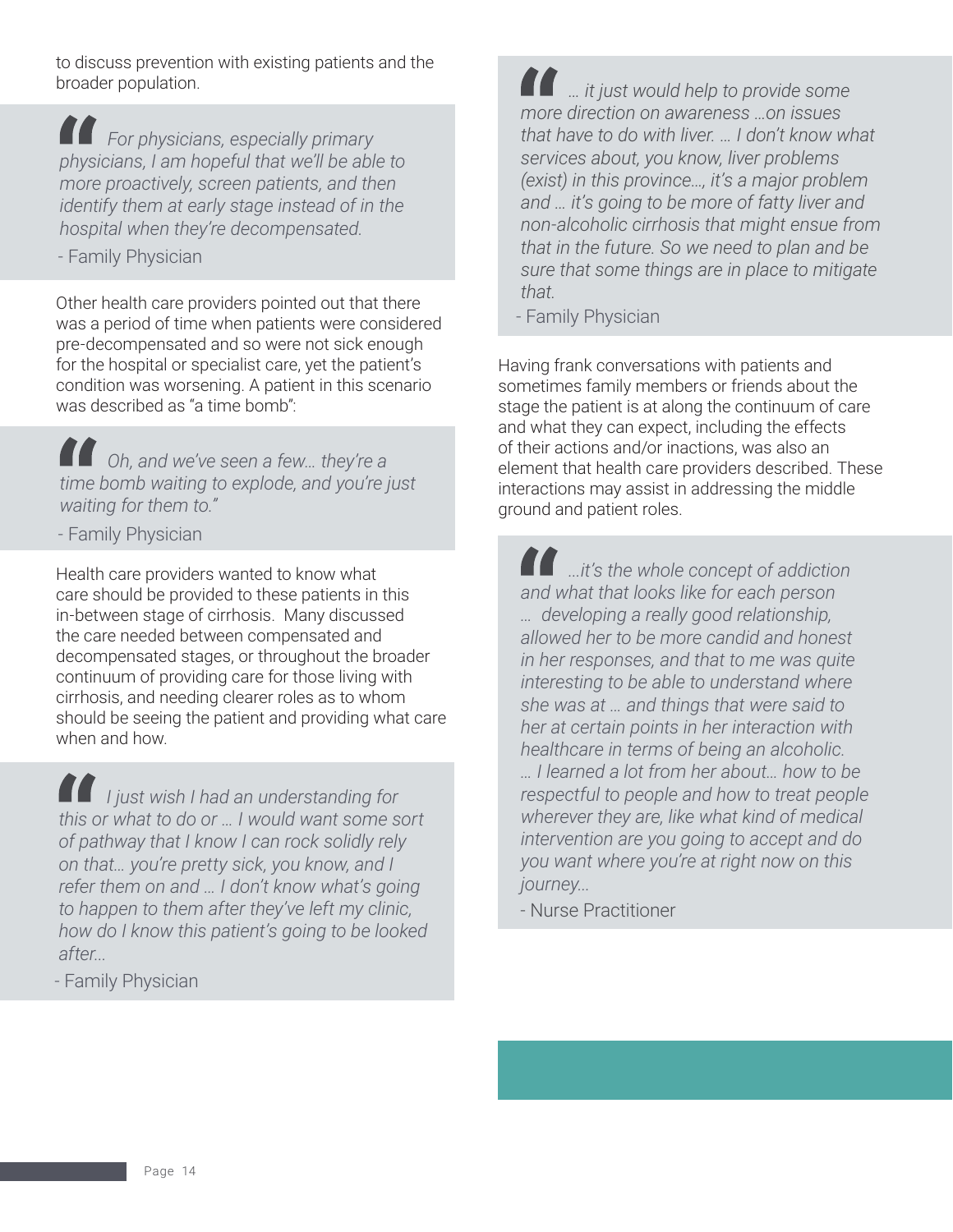# **DISCUSSION**

While we set out to understand and compare primary and specialty care physicians' and nurse practitioners' mental models of cirrhosis care, it became evident that key themes emerging from the data were also intertwined with the mental models we elicited.

We discovered that the lack of continuity in cirrhosis care propels a consequential cycle that influences the formation of health care providers' mental models of cirrhosis care. Family physicians and specialists held mental models that included reactive and effortful approaches to cirrhosis care due to a lack of system structure, process and clear roles and responsibilities,

guidelines or tools. These gaps failed to allow for planning, prevention, and consistent treatment or management and instead required the providers to create workarounds within their understanding of how to manage cirrhosis care. Furthermore, family physicians needed to rebuild their mental models with each new patient they treated as they did not see patients living with cirrhosis frequently enough to maintain expertise in this chronic condition. In addition, we believe that the lack of continuity we heard health care providers describe not only impedes their ability to develop rich mental models of cirrhosis care, but the system supports available may also determine whether they form a patient-centred or task-based mental model. Overall, this predicament cycles from a lack of system structure, to forming restricted mental models of cirrhosis care, which result in forming workarounds rather than the system-level processes needed, which affects being able to provide continuity of care.



The uncertainty that accompanies both the illness itself and a portion of the population living with cirrhosis, i.e. barriers to social determinants of health, addictions, mental health etc., augments the likelihood of forming restricted and reactive mental models of cirrhosis care. Many providers are trying to work through the issue at hand, as we saw from the health care providers we interviewed, without much time or capacity to consider the bigger picture. Some of the health care providers we interviewed discussed accepting the unknown and unexpected as the expected and structuring their care in a flexible way so that they could provide more patient-centred or preventative care. Creating system-level supports that coincide with such ideas may assist other providers to accept the uncertainty and manage the expected unexpected, shifting their mental models of cirrhosis care, e.g. implementing co-located teams; early screening and prevention; tracking processes; planning and re planning; and deliberate feedback loops.

Addressing the middle ground may go beyond looking at ways in which we can shift or develop mental models to considering which group of health care providers are better allocated to provide the in-between care required between stages of illness. While nurse practitioners reported challenges, their roles allowed for the time they needed to spend with patients to assess and create systems that worked for the patient and in relation to where patients were on the continuum of care.

Overall, in our exploration of the mental models of cirrhosis care held by health care providers and the themes that emerged from the data, it became apparent that dealing with the system barriers and gaps that prevent the level of continuity needed to coordinate care for this patient population means that cirrhosis care imposes a high level of cognitive workload on providers. While the providers we interviewed appeared to feel confident in their management of cirrhosis care, not one expressed the belief that the coordination of cirrhosis care was working well in Alberta.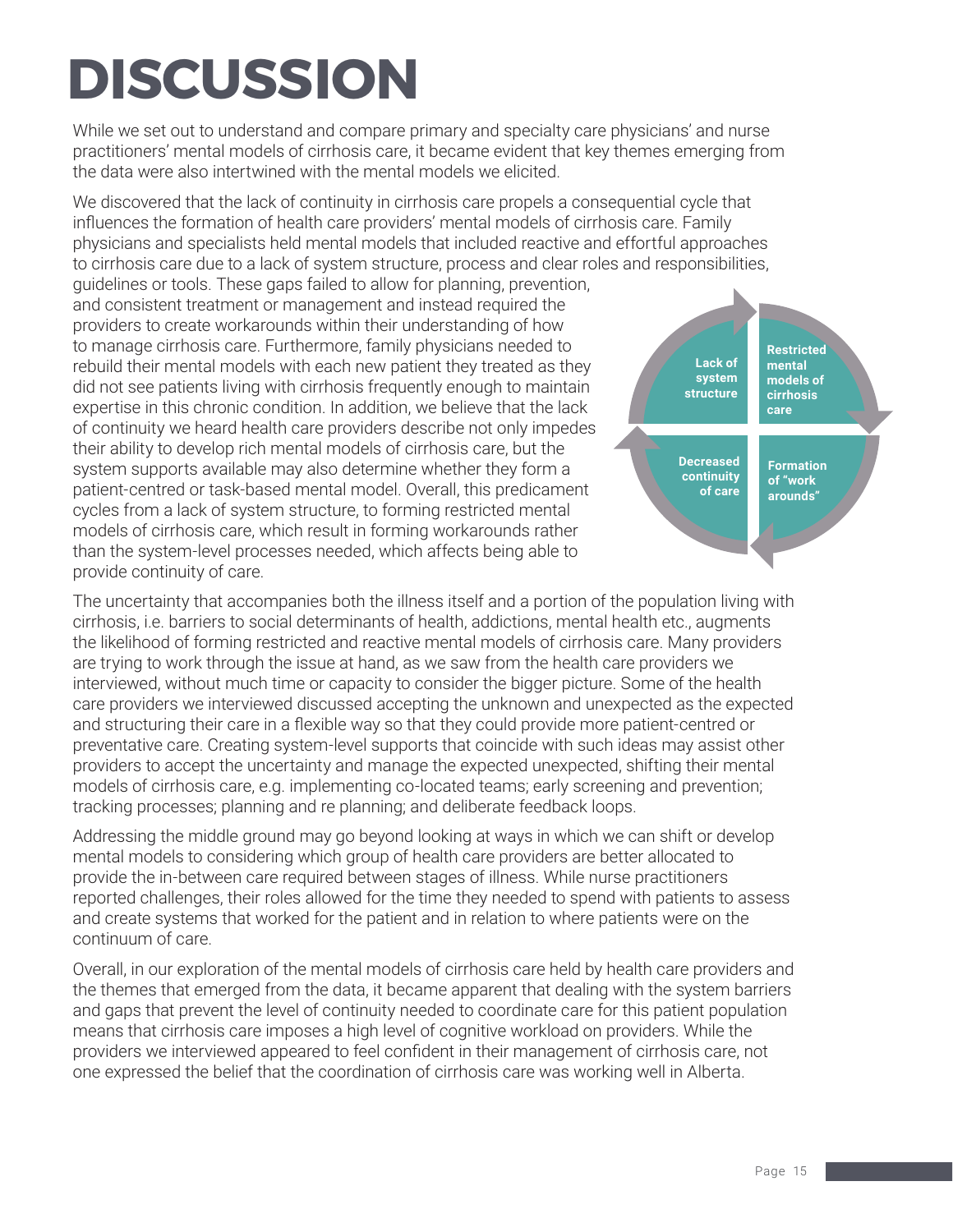# **CONCLUSION**

Our findings reveal that improving the coordination of cirrhosis care will require the development of a pathway and support infrastructure that provides: resources for knowledge on demand that are easily found and applied; clearly defined responsibilities of providers (who takes care of whom, when, how and where); and should support adaptation to local context (rural vs. urban), underserved or other special populations (see Recommendations). This will facilitate the development of primary care physician-specialist relationships, trust, and improved continuity of care. Intentional, purposeful redundancy will also ensure closing of communication and care loops to minimize cognitive burden and task disruption.

While this list may seem daunting, the health care providers themselves offered suggestions on how we may move forward with these elements in mind. For instance, health care providers suggested that we look to existing pathways, e.g. Heart Function or Inflammatory Bowel Disease, for successful examples that could be applied to cirrhosis care. Virtual clinics were provided as another example that may work as a solution to providing the guidance needed for coordinating and providing care for those living with cirrhosis, particularly for those living in rural areas.

Finally, nurse practitioner clinics could be a solution to address the needs of cirrhosis care in Alberta. Nurse practitioners had the time to build trust and relationships with patients and approached care holistically. As such, they are in a key position to plan for the expected unexpected, consider patient context, and provide care at various stages (e.g., referring to physicians as needed).

The health care providers we interviewed were open to guidance and standardization of cirrhosis care in Alberta. Thus, it appears there would be a welcome consideration of improvements and interventions to cirrhosis care among providers across the province. The caveat is that providers would also need to know the support exists and where to find it.

## **RECOMMENDATIONS**

#### **1. Plan for the "expected unexpected"**

- Create clear steps to help providers, particularly family physicians, navigate and anticipate the trajectory of care and issues that may occur for patients living with cirrhosis. E.g. less structured appointments, forming structured partnerships among multidisciplinary teams to improve access and communication among health care providers, and patients.
- **2. Consider patient context and journey, i.e. who they are, what is their situation, what stage they are at, and who needs to provide care when and how. Possible options:**
- Co-located clinics, with interdisciplinary team in one place, demonstrates how care can be planned, monitored, and coordinated for both attached and unattached patients.
- We must also consider supports for health care providers and patients in rural areas to keep patients in their homes or geographical area.
- **3. Create clarity of provider roles that:**
- Spans the trajectory of care required for those living with cirrhosis.
- Must include the "middle ground" period when patients are pre-compensated, between compensated and decompensated, and pre-end of life.
- Examine details of coordination, i.e. different ways nurse practitioners, specialists and family physicians work, their work hours, etc., so that all can engage in effective communication, coordination, and monitoring and detection.

#### **4. Work with and consider the mental models we know exist among health providers.**

Engaging all parties in the design process and thinking about how interventions will interact with or support the known elements of existing mental models, and vice versa, increases the likelihood that providers will be accepting of interventions as it will not require a shift in their mental models. In time, as the intervention supports and provides more structure to cirrhosis care we may see a natural shift to a richer more patient centred mental model among providers.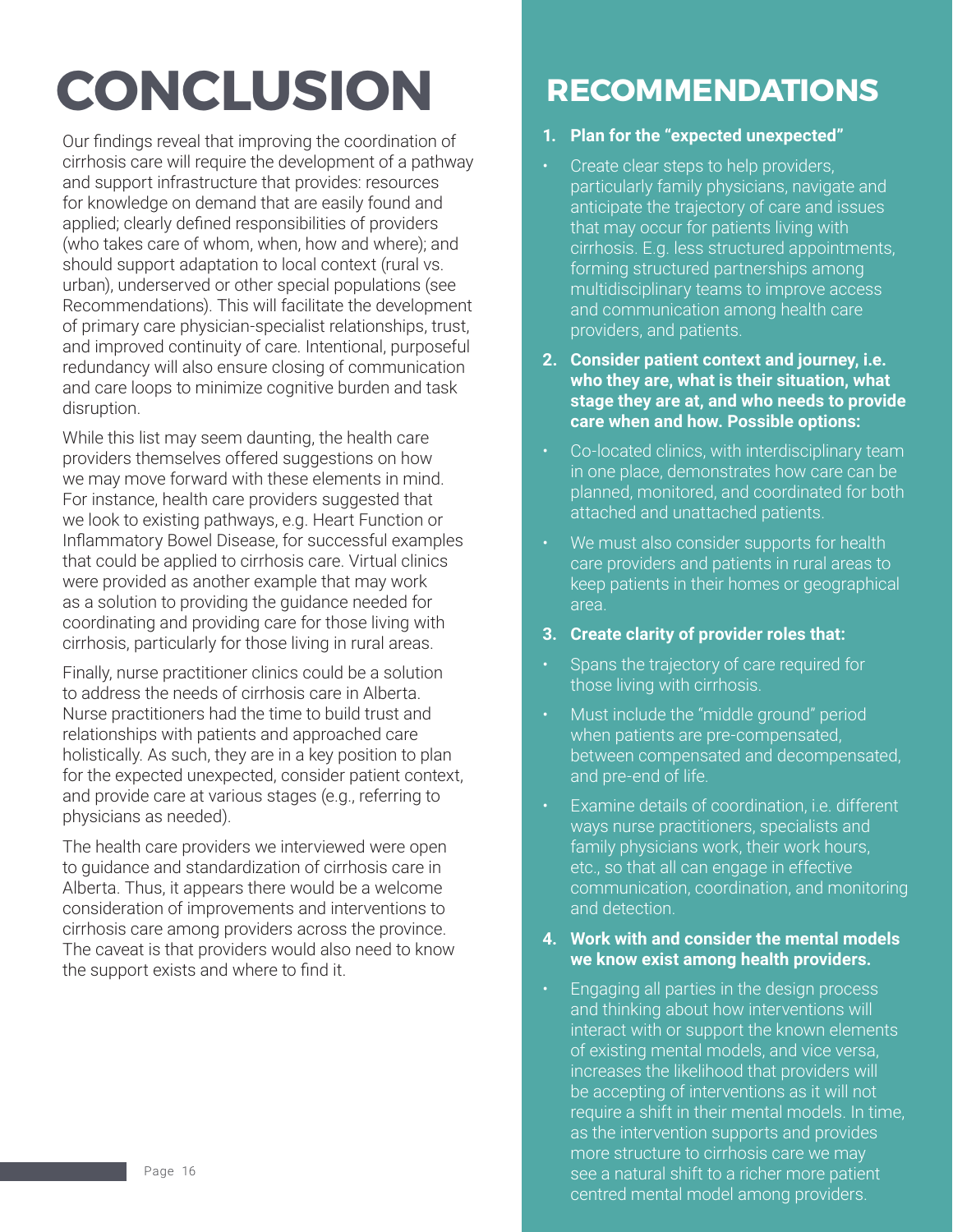# **TABLES**

*Table 1: Participant Demographics*

|                                   | <b>FPs</b>     | <b>SPs</b>     | <b>NPs</b>     |
|-----------------------------------|----------------|----------------|----------------|
| Gender                            |                |                |                |
| Woman                             | $\overline{2}$ | 3              | $\overline{2}$ |
| Man                               | 6              | 6              |                |
| Age                               |                |                |                |
| 30-39 years old                   | $\overline{2}$ | $\overline{2}$ |                |
| 40-49 years old                   | 5              | 3              |                |
| 50-59 years old                   | 1              | 3              | $\overline{2}$ |
| 60-69 years old                   |                | $\mathbf{1}$   |                |
| <b>Place of Medical Education</b> |                |                |                |
| In Canada                         | $\overline{4}$ | 6              | $\overline{2}$ |
| Outside of Canada                 | $\overline{4}$ | $\overline{2}$ |                |
| Both                              |                | $\overline{1}$ |                |
| <b>Years Practicing</b>           |                |                |                |
| Under 10 years                    | $\mathfrak{D}$ | $\mathfrak{D}$ |                |
| $-10-19$                          | 3              | $\overline{4}$ |                |
| $20 - 29$                         | $\overline{2}$ | $\overline{2}$ | 1              |
| 30-39                             | 1              | 1              | 1              |
| <b>Geographic Location</b>        |                |                |                |
| Urban                             | 3              | 8              | $\overline{2}$ |
| Rural                             | 5              | $\overline{1}$ |                |
| South                             | $\overline{4}$ | 5              | $\mathbf{1}$   |
| Central                           | 1              | 1 *Also North  |                |
| North                             | 3              | $\overline{4}$ | 1              |

*Table 2: Macrocognition Framework*

*Macrocognitive functions are the crucial processes that individuals and teams carryout each day. In consideration of the Macrocognition Framework, we coded each transcript using a "macrocognition" template.11-13*

| <b>Function</b>                       | <b>Description</b>                                                                                                                                                          |
|---------------------------------------|-----------------------------------------------------------------------------------------------------------------------------------------------------------------------------|
| Sensemaking and learning (SL)         | Deliberate attempt to find coherent situational understanding<br>$\bullet$                                                                                                  |
|                                       | Modifying a mental model or generating a new one<br>$\bullet$                                                                                                               |
|                                       | Includes sense giving (presenting an understanding to others to adopt)<br>٠                                                                                                 |
| Decision making (DM)                  | Decisions in, or about, patient care and administrative processes<br>$\bullet$                                                                                              |
| Planning and re-planning (PL)         | Shaping or reshaping patient care or administrative processes<br>٠                                                                                                          |
| Monitoring and problem detection (MD) | Tracking the progress or outcomes of patient care or administrative processes<br>٠                                                                                          |
|                                       | Planned, ad hoc ("noticing"), formal (data collection),<br>$\bullet$<br>or informal                                                                                         |
| Managing the unknown, unclear,        | Planned or anticipatory (contingencies, fallbacks)<br>$\bullet$                                                                                                             |
| unexpected, and irregular (MU)        | Evaluating/estimating risks<br>$\bullet$<br>Unplanned, "scrambling"                                                                                                         |
| Coordinating (CO)                     | Any activity that helps synchronize 2 or more individuals in a patient care or<br>$\bullet$<br>administrative process, especially transmit-ting information or expectations |
|                                       | Maintenance of "common ground," shared expectations/ understanding/mental<br>$\bullet$<br>models of processes                                                               |